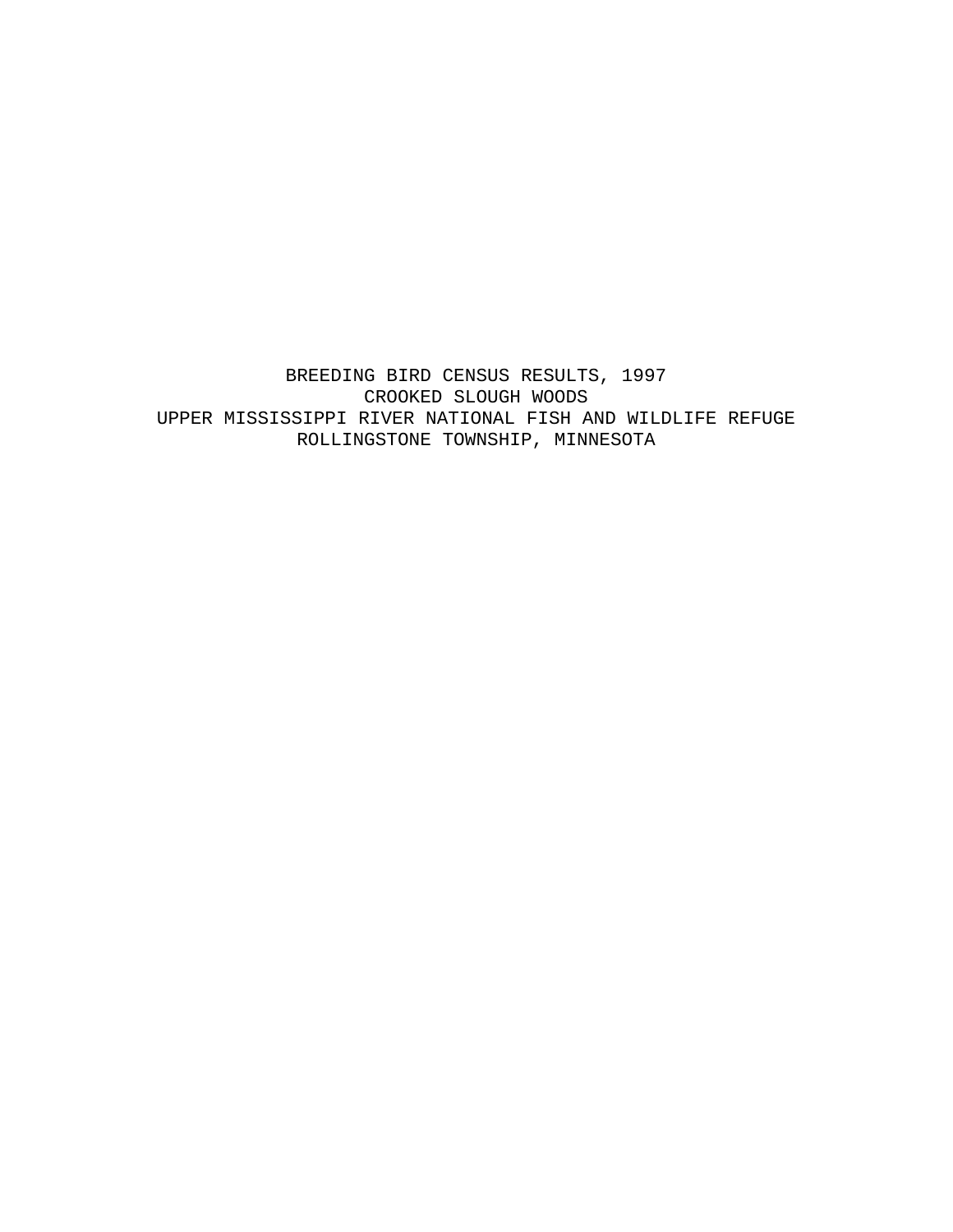Richie Swanson Box 1265 Winona MN 55987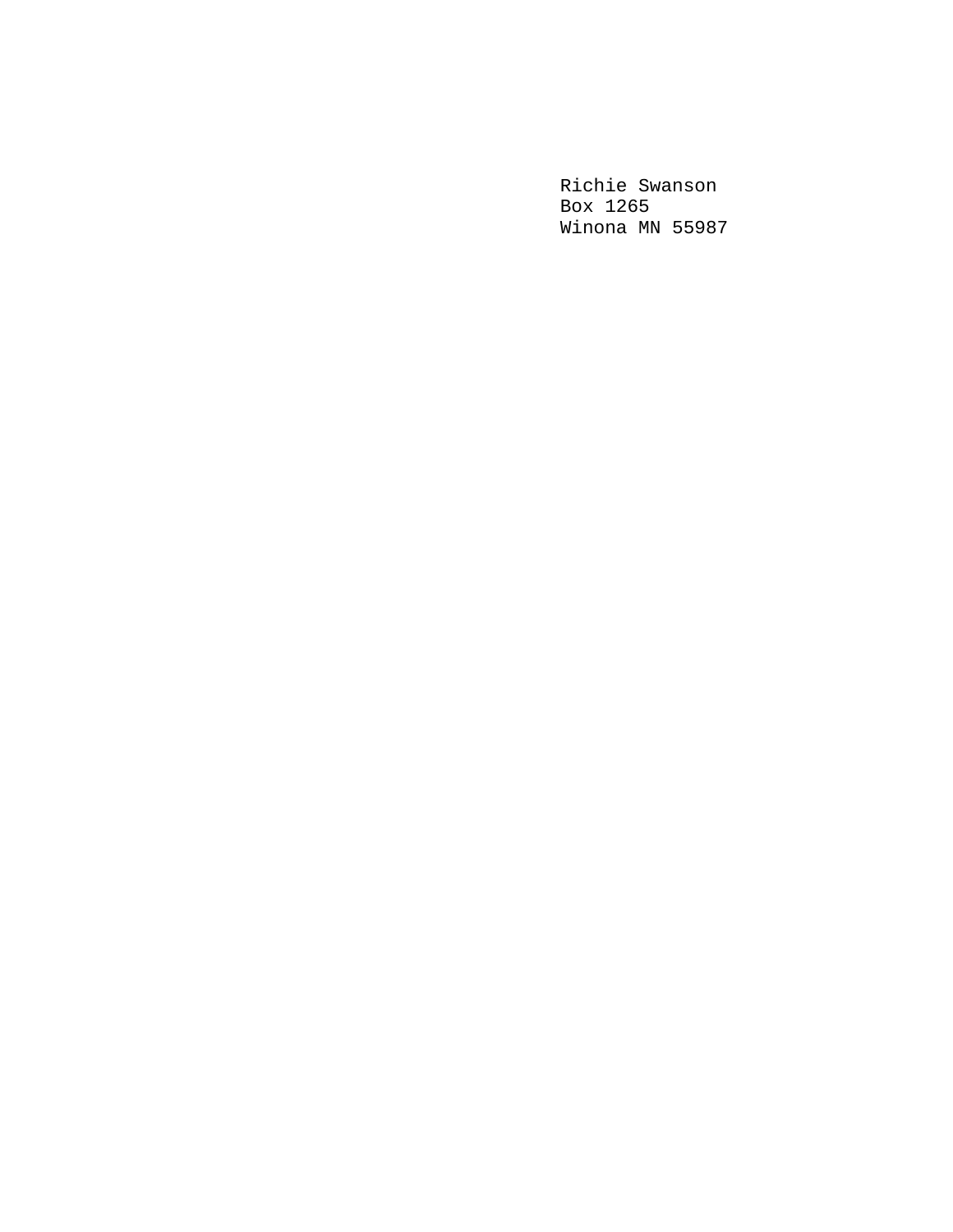## 1997 CENSUS OF CROOKED SLOUGH WOODS

| American Redstart             |     | 13.0 |
|-------------------------------|-----|------|
| American Robin                |     | 11.0 |
| Northern Oriole               | 8.0 |      |
| Brown-headed cowbird          | 7.0 |      |
| House Wren                    | 6.0 |      |
| Red-eyed Vireo                |     | 6.0  |
| Rose-breasted Grosbeak        |     | 5.0  |
| Great-crested Flycatcher      |     | 4.0  |
| Eastern Wood Pewee            |     | 4.0  |
| Blue-gray Gnatcatcher         |     | 4.0  |
| Yellow-throated Vireo         |     | 4.0  |
| Song Sparrow                  |     | 4.0  |
| Mourning Dove                 |     | 3.0  |
| Downy Woodpecker              |     | 3.0  |
| Red-bellied Woodpecker        |     | 3.0  |
| Blue Jay                      |     | 3.0  |
| Black-capped Chickadee        |     | 3.0  |
| White-breasted Nuthatch       |     | 3.0  |
| Northern Cardinal             |     | 3.0  |
| Wood Duck                     |     | 2.0  |
| Northern Flicker              |     | 2.0  |
| Pileated Woodpecker           |     | 2.0  |
| Yellow-bellied Sapsucker      |     | 2.0  |
| Hairy Woodpecker              |     | 2.0  |
| Brown Creepr                  |     | 2.0  |
| Gray Catbird                  |     | 2.0  |
| Common Yellowthroat           |     | 2.0  |
| Yellow-billed Cuckoo          | 1.0 |      |
| Black-billed Cuckoo           |     | 1.0  |
| Ruby-throated Hummingbird 1.0 |     |      |
| Warbling Vireo                |     | 1.0  |
| Cerulean Warbler              |     | 1.0  |

## VISITORS:

Great Horned Owl Short-eared Owl American Crow Winter Wren Cedar Waxwing Redwing Blackbird Common Grackle Scarlet Tanager Indigo Bunting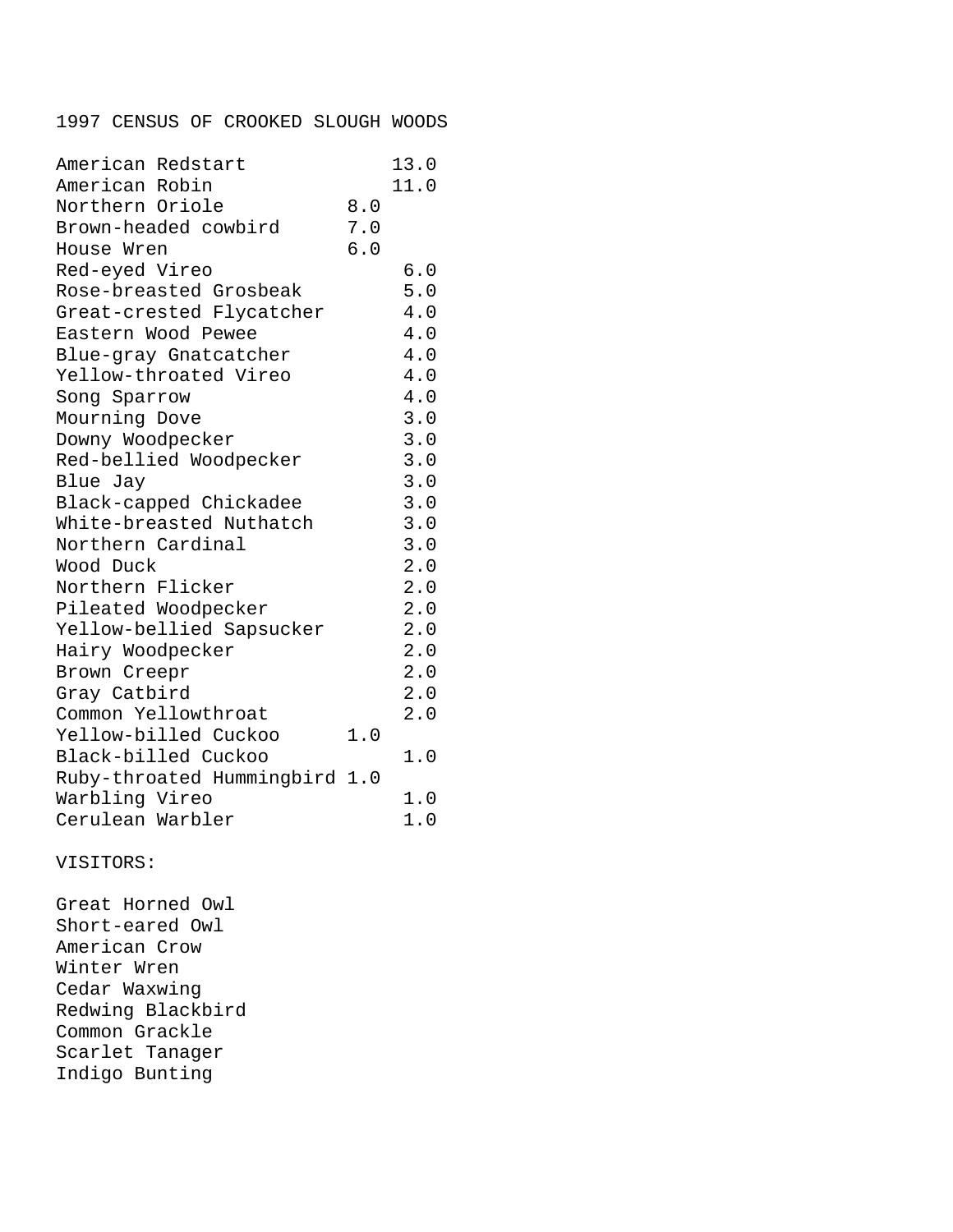DESCRIPTION OF PLOT: A square plot (350 x 350 m) of bottomland hardwoods forest with closed canopy of mature common cottonwood and silver maple covering 90 percent of the plot. Understory includes box elder, black willow, green ash, American hackberry. Stinging nettles primary ground cover. Mean canopy height, 27.1 m, range 19.1 m - 36.3 m. Plot is essentially level. Elevation: 215 m.

## WEATHER:

MEAN TEMPS: June 21.7 NORMAL MEAN TEMPS: June 20.2 PRECIPITATION: June 7.9 cm NORMAL PRECIP: June 9.6 cm

Temperatures and precipitation came from U.S. Weather Station, Lacrosse, Wisconsin.

REMARKS: A short-eared owl was seen four times, but because no nest was found, the owl was listed as a visitor. The great crested flycatcher, northern oriole, red-eyed vireo, song sparrow, gray catbird, northern cardinal and brown-headed cowbird showed fewest territories in 4-year history of plot. Previously 1-1.5 yellow-throated vireos were found; this year, 4.0.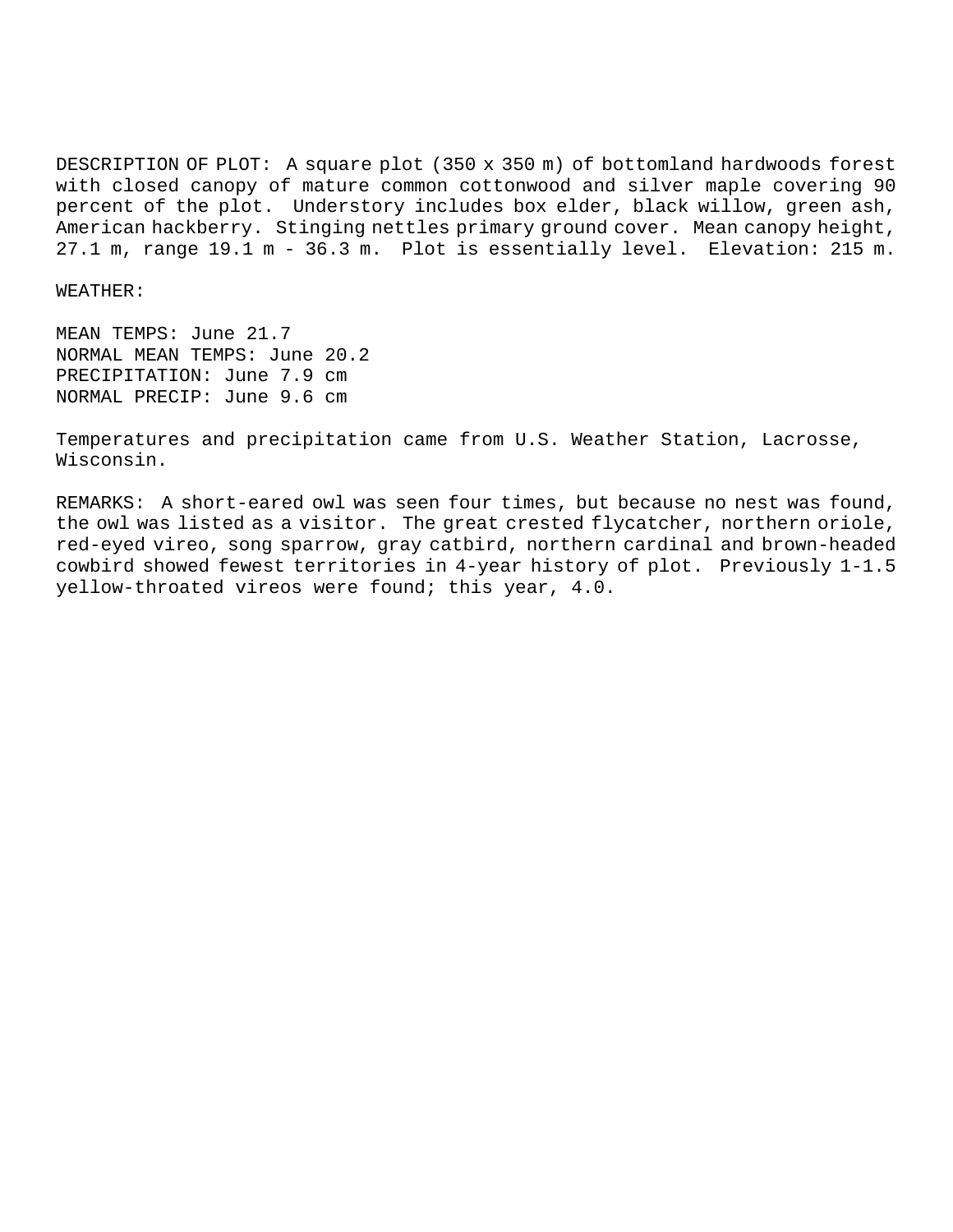## FOUR-YEAR HISTORY, BREEDING BIRD CENSUS

CROOKED SLOUGH WOODS (BOTTOMLAND HARDWOODS FOREST) 1997, 1995, 1994, 1993

|                               | 1997  |      | 1995   | 1994   |        | 1993 |      | Avg. |      |
|-------------------------------|-------|------|--------|--------|--------|------|------|------|------|
| American Redstart             | 13.0  |      | 13.0   |        | 9.0    |      | 6.0  |      | 10.2 |
| American Robin                | 11.0  |      | 11.0   |        | 8.5    |      | 12.0 |      | 10.6 |
| Barred Owl<br>0.0             |       | 0.0  |        | 1.0    |        | 1.0  |      | 0.5  |      |
| Black-billed Cuckoo           | 1.0   |      | 0.0    |        | 0.0    |      | 0.0  |      | 0.2  |
| Black-capped Chickadee        | 3.0   |      | 2.0    |        | 2.0    |      | 2.0  |      | 2.2  |
| Blue-gray Gnatcatcher         | 4.0   |      | 5.0    |        | 8.0    |      | 4.0  |      | 5.2  |
| Blue Jay                      | 3.0   |      | 3.0    |        | 3.0    |      | 3.5  |      | 3.1  |
| Brown Creeper                 | 2.0   |      | $4.0+$ |        | 3.0    |      | 2.0  |      | 2.7  |
| Brown-headed Cowbird 7.0      |       | 13.0 |        | 8.0    |        | 8.0  |      | 9.0  |      |
| Common Yellowthroat           | 2.0   |      | $2.0+$ |        | 1.5    |      | 5.5  |      | 2.7  |
| Cedar Waxwing                 | 0.0   |      | 0.0    |        | 1.0    |      | 0.0  |      | 0.2  |
| Cerulean Warbler              | 1.0   |      | 1.0    |        | $1.0+$ |      | 0.0  |      | 0.7  |
| Downy Woodpecker              | 3.0   |      | 3.0    |        | 3.0    |      | 2.0  |      | 2.7  |
| Eastern Wood Pewee            | 4.0   |      | 5.0    |        | 4.0    |      | 5.0  |      | 4.5  |
| Gray Catbird                  | 2.0   |      | 6.0    |        | 3.0    |      | 4.0  |      | 3.7  |
| Great-crested Flycatcher      | 4.0   |      | 7.0    |        | 7.0    |      | 6.5  |      | 6.1  |
| Hairy Woodpecker              | 2.0   |      | 2.0    |        | 1.0    |      | 2.0  |      | 1.7  |
| 6.0<br>House Wren             |       | 7.0  |        | $6.0+$ |        | 7.5  |      | 6.6  |      |
| Indigo Bunting                | 0.0   |      | 1.0    |        | 0.0    |      | 1.0  |      | 0.5  |
| Mourning Dove                 | 3.0   |      | $2.0+$ |        | 1.0    |      | 0.0  |      | 1.5  |
| Northern Cardinal             | 3.0   |      | 5.0    |        | 4.5    |      | 4.0  |      | 4.1  |
| Northern Oriole<br>8.0        |       | 10.0 |        | 9.0    |        | 9.5  |      | 9.1  |      |
| Pileated Woodpecker           | 2.0   |      | 1.0    |        | 1.0    |      | 1.0  |      | 1.2  |
| Red-bellied Woodpecker        | 3.0   |      | $2.0+$ |        | 2.0    |      | 2.0  |      | 2.2  |
| Red-eyed Vireo                | $6.0$ |      | 7.0    |        | 9.0    |      | 13.0 |      | 8.7  |
| Rose-breasted Grosbeak        | 5.0   |      | 4.0    |        | 4.0    |      | 4.0  |      | 4.2  |
| Ruby-throated Hummingbird 1.0 |       |      | 0.0    |        | 1.0    |      | 0.0  |      | 0.5  |
| Scarlet Tanager<br>0.0        |       | 1.0  |        | 0.0    |        | 0.0  |      | 0.2  |      |
| Song Sparrow                  | 4.0   |      | 6.0    |        | 6.0    |      | 6.0  |      | 5.5  |
| Warbling Vireo                | 1.0   |      | 2.0    |        | 1.0    |      | 1.0  |      | 1.2  |
| White-breasted Nuthatch       | 3.0   |      | 3.0    |        | $2.0+$ |      | 2.0  |      | 2.5  |
| Winter Wren                   | $0.0$ |      | 1.5    |        | $0.0$  |      | 0.0  |      | 0.3  |
| Wood Duck                     | 2.0   |      | 2.0    |        | 2.0    |      | 2.0  |      | 2.0  |
| Wood Thrush                   | 0.0   |      | 1.0    |        | 0.0    |      | 0.0  |      | 0.2  |
| Yellow-bellied Sapsucker      | 2.0   |      | 3.0    |        | 3.0    |      | 3.0  |      | 2.7  |
| Yellow-billed Cuckoo 1.0      |       | 2.0  |        | 0.0    |        | 1.0  |      | 1.0  |      |
| Yellow-throated Vireo         | 4.0   |      | 1.0    |        | 0.0    |      | 1.0  |      | 1.5  |